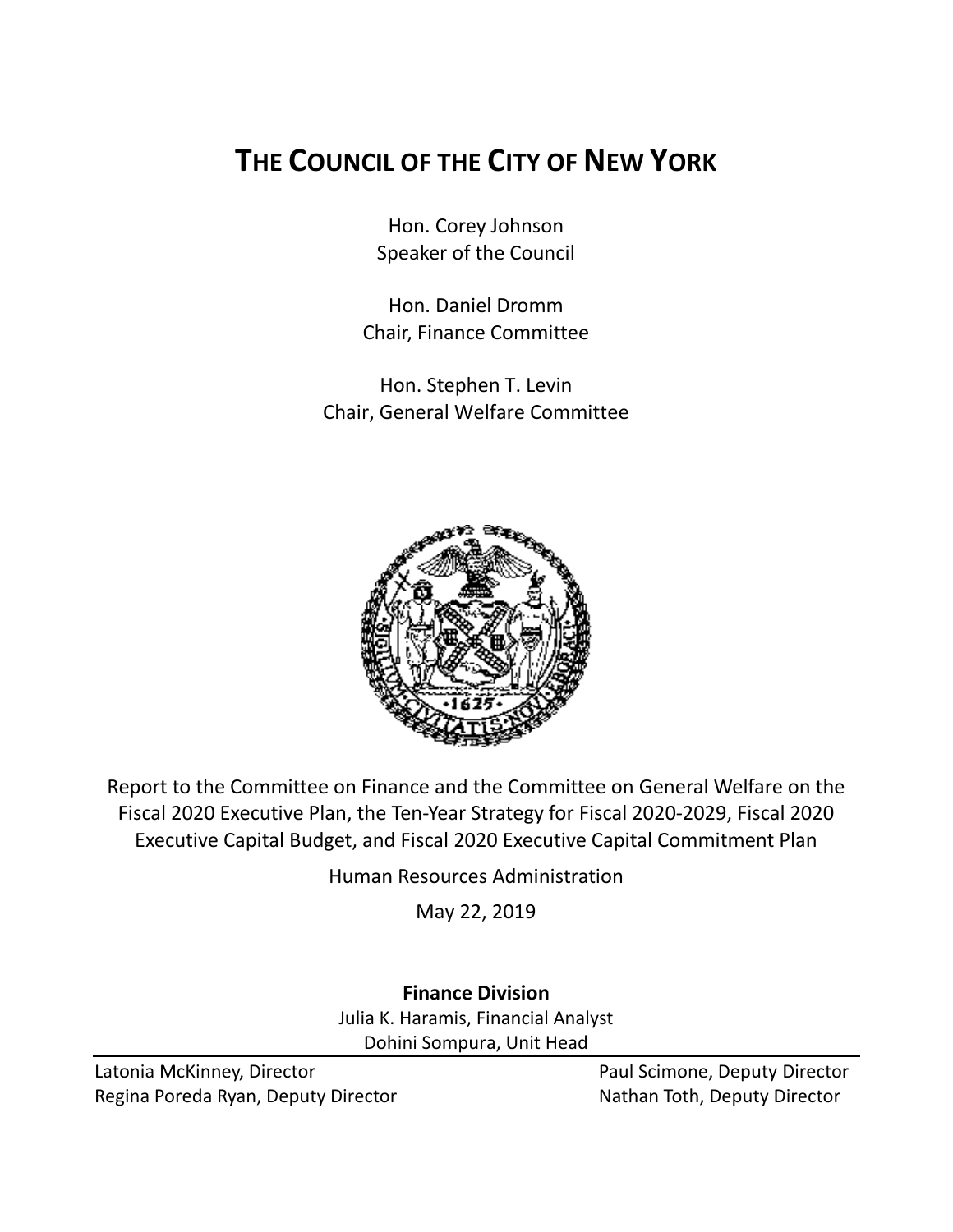#### Human Resources Administration Overview

This report presents a review of the Human Resources Administration's (HRA) \$10.2 billion Fiscal 2020 Executive Budget. The section below presents an overview of HRA's budget and how it has changed during the course of Fiscal 2019, followed by a review of the significant budget actions introduced in the Fiscal 2020 Executive Budget. Major issues related to HRA's budget are then discussed. Analysis and highlights of HRA's Ten-Year Capital Strategy, Fiscal 2019-2023 Capital Plan, and Fiscal 2020 Executive Capital Budget follow the discussion of the expense budget. Appendix 1 reports the changes made to the Fiscal 2019 and Fiscal 2020 Budgets since Adoption of the Fiscal 2019 Budget. For additional information on the HRA's budget and its various programs, please refer to the Fiscal 2020 Preliminary Budget Report for HRA at: https://council.nyc.gov/budget/wp-content/uploads/sites/54/2019/03/069-HRA2020.pdf.

HRA's Fiscal 2020 Executive Budget totals \$10.2 billion, with Personal Services (PS) spending totaling \$878.9 million and Other Than Personal Services (OTPS) spending totaling \$9.3 billion. The Financial Summary table below shows HRA's budget since Fiscal 2017 and compares the Fiscal 2020 Executive Budget to the Fiscal 2019 Adopted Budget.

| <b>HRA Financial Summary</b>            |             |               |              |                       |              |             |
|-----------------------------------------|-------------|---------------|--------------|-----------------------|--------------|-------------|
|                                         | 2017        | 2018          | 2019         | <b>Executive Plan</b> |              | *Difference |
| <b>Dollars in Thousands</b>             | Actual      | <b>Actual</b> | Adopted      | 2019                  | 2020         | 2019-2020   |
| Spending                                |             |               |              |                       |              |             |
| <b>Personal Services</b>                | \$797,764   | \$804,565     | \$842,859    | \$865,527             | \$878,875    | \$36,016    |
| <b>Other Than Personal Services</b>     | 8,765,659   | 9,099,448     | 9,225,131    | 9,313,127             | 9,333,309    | 108,178     |
| <b>TOTAL</b>                            | \$9,563,424 | \$9,904,013   | \$10,067,990 | \$10,178,654          | \$10,212,185 | \$144,195   |
| <b>Budget by Program Area</b>           |             |               |              |                       |              |             |
| <b>HIV and AIDS Services</b>            | \$257,605   | \$288,644     | \$246,605    | \$279,930             | \$261,796    | \$15,191    |
| <b>Legal Services</b>                   | 100,082     | 120,977       | 147,025      | 159,627               | 153,187      | 6,163       |
| <b>Food Assistance Programs</b>         | 17,792      | 20,153        | 20,968       | 21,331                | 20,236       | (732)       |
| <b>Food Stamp Operations</b>            | 81,702      | 80,612        | 70,090       | 81,372                | 76,042       | 5,952       |
| Medicaid - Eligibility and Admin        | 80,763      | 80,203        | 105,208      | 108,121               | 109,208      | 4,001       |
| <b>Medicaid and Homecare</b>            | 5,938,836   | 5,959,405     | 5,947,715    | 5,947,715             | 5,947,715    | 0           |
| Subsidized Employment and Job           | 102,827     | 107,107       | 220,667      | 210,915               | 231,851      | 11,184      |
| Training                                |             |               |              |                       |              |             |
| <b>General Administration</b>           | 403,440     | 437,541       | 449,357      | 442,275               | 465,378      | 16,021      |
| Office of Child Support                 | 62,056      | 61,391        | 63,907       | 69,889                | 65,017       | 1,109       |
| Enforcement                             |             |               |              |                       |              |             |
| <b>Adult Protective Services</b>        | 49,968      | 54,206        | 56,665       | 58,551                | 58,483       | 1,818       |
| <b>CEO Evaluation</b>                   | 6,648       | 4,016         | 12,502       | 7,159                 | 11,993       | (509)       |
| <b>Domestic Violence Services</b>       | 121,275     | 132,750       | 154,513      | 156,564               | 158,275      | 3,763       |
| <b>Employment Services</b>              | 25,442      | 26,858        | 28,280       | 30,532                | 28,817       | 537         |
| Administration                          |             |               |              |                       |              |             |
| <b>Employment Services Contracts</b>    | 147,013     | 134,932       | 125,858      | 134,121               | 125,361      | (497)       |
| <b>Public Assistance and Employment</b> | 243,013     | 242,462       | 236,534      | 258,296               | 243,551      | 7,017       |
| Admin                                   |             |               |              |                       |              |             |
| <b>Public Assistance Grants</b>         | 1,464,781   | 1,643,817     | 1,605,304    | 1,595,304             | 1,651,250    | 45,946      |
| <b>Public Assistance Support Grants</b> | 211,049     | 252,397       | 337,619      | 314,115               | 317,457      | (20, 162)   |
| Home Energy Assistance                  | 36,954      | 39,643        | 23,675       | 26,922                | 23,675       | $\Omega$    |
| <b>Information Technology Services</b>  | 88,653      | 93,482        | 82,673       | 143,271               | 127,923      | 45,251      |
| Investigation and Revenue Admin         | 75,036      | 76,869        | 78,198       | 78,018                | 80,102       | 1,905       |
| <b>Substance Abuse Services</b>         | 48,487      | 46,546        | 54,626       | 54,626                | 54,866       | 240         |
| <b>TOTAL</b>                            | \$9,563,424 | \$9,904,013   | \$10,067,990 | \$10,178,654          | \$10,212,185 | \$144,195   |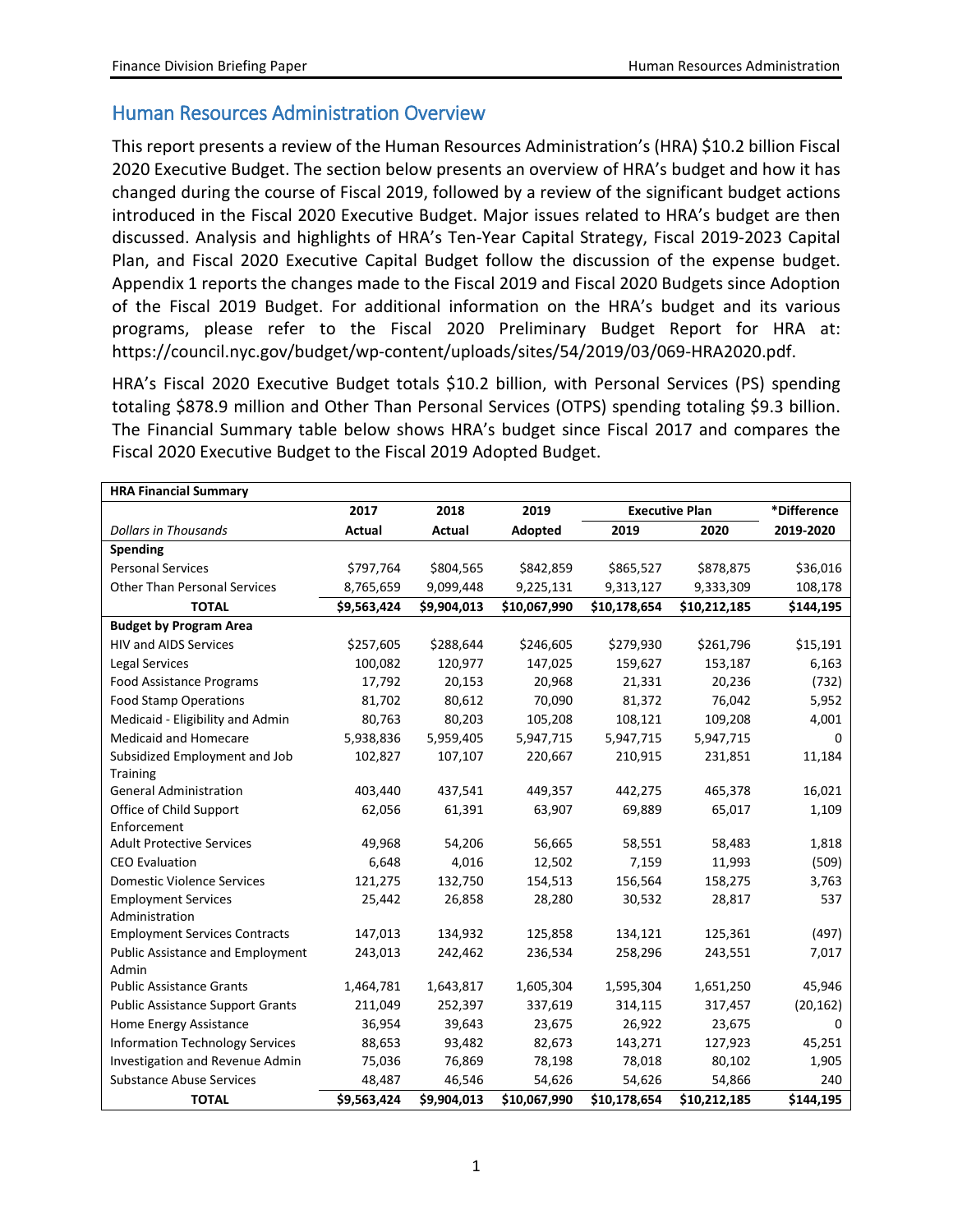Finance Division Briefing Paper **Human Resources Administration Human Resources Administration** 

|                                       | 2017        | 2018        | 2019         |              | <b>Executive Plan</b> | *Difference |
|---------------------------------------|-------------|-------------|--------------|--------------|-----------------------|-------------|
| Dollars in Thousands                  | Actual      | Actual      | Adopted      | 2019         | 2020                  | 2019-2020   |
| <b>Funding</b>                        |             |             |              |              |                       |             |
| City Funds                            | \$7,419,839 | \$7,851,788 | \$7,727,702  | \$7,728,803  | \$7,920,982           | \$193,280   |
| <b>Other Categorical</b>              | 128         | 123         | 0            | 379          | 0                     | 0           |
| State                                 | 590,655     | 589,840     | 728,132      | 795,044      | 752,216               | 24,084      |
| Federal - Community Development       | 11,263      | 3,751       | 0            | 1,000        | 0                     | 0           |
| Federal - Other                       | 1,527,773   | 1,443,189   | 1,598,038    | 1,637,755    | 1,528,919             | (69, 120)   |
| Intra-city                            | 13,766      | 15,322      | 14,117       | 15,674       | 10,067                | (4,050)     |
| <b>TOTAL</b>                          | \$9,563,424 | \$9,904,013 | \$10,067,990 | \$10,178,654 | \$10,212,185          | \$144,195   |
| <b>Budgeted Headcount</b>             |             |             |              |              |                       |             |
| <b>Full-Time Positions</b>            | 13.244      | 12,969      | 14,673       | 14,305       | 14,523                | (150)       |
| <b>Full-Time Equivalent Positions</b> | 92          | 35          | 8            |              |                       | (1)         |
| <b>TOTAL</b>                          | 13,336      | 13,004      | 14,681       | 14,312       | 14,530                | (151)       |

*\*The difference of Fiscal 2019 Adopted compared to Fiscal 2020 Executive Budget.*

As indicated by the Financial Summary above, HRA's Fiscal 2020 Executive Budget is just \$144.2 million or about one percent more than its Fiscal 2019 Adopted Budget. Since the Adoption of the Fiscal 2019 Budget, \$217 million in new needs have been introduced for Fiscal 2020, of which, \$78.6 million is introduced in the Fiscal 2020 Executive Budget. In the Fiscal 2020 Executive Budget, other adjustments decrease the budget by \$27 million but, when combined with the other adjustments made in the two prior financial plans since the adoption of the Fiscal 2019 Budget, these adjustments increase the Fiscal 2020 Budget by \$26.4 million. Savings offset this growth by a modest \$3.7 million in Fiscal 2020.

Cumulatively, since the adoption of the Fiscal 2019 Budget, new needs, other adjustments, and savings increase the Fiscal 2020 Budget by \$239.7 million. This net increase since Adoption is offset by a \$95.5 million net decrease in planned changes that were introduced in prior financial plans.

HRA's current Fiscal 2019 budget is \$10.2 billion, \$110.7 million greater than its budget at adoption. New needs introduced for Fiscal 2019 since adoption total \$69.5 million, of which, \$37.2 million are included in the Fiscal 2020 Executive Budget for Fiscal 2019. Other adjustments further increase the current Fiscal 2019 Budget by \$44.7 million since adoption, of which, \$891,470 are included in the Executive Plan. Savings of \$3.5 million offset the increase.

#### **Changes by Funding Source**

• **Federal Funding Decrease.** Federal funding decreases by \$69.1 million in Fiscal 2020 when compared to the Fiscal 2019 Adopted Budget. Cumulatively, since the adoption of the Fiscal 2019 Budget, federally funded new needs, other adjustments, and savings decrease the Fiscal 2020 Budget by \$77.6 million. The decrease in federal funding since Adoption is largely the result of the Fiscal 2020 State Budget cut to the Temporary Assistance for Needy Families (TANF). New York City is now required to pay a 10 percent local share towards TANF, resulting in loss of \$125 million in federal funding across the Department of Social Services (DSS), which includes both HRA and the Department of Homeless Services (DHS). In HRA's Executive Budget, City tax-levy (CTL) funding of \$31.2 million in Fiscal 2019 and \$62.5 million in Fiscal 2020 and in the outyears is added to make up for the loss of TANF funding. The net decrease since Adoption is offset by an \$8.5 million net increase in planned federal funding changes that were introduced in prior financial plans. The most significant contributor to the \$8.5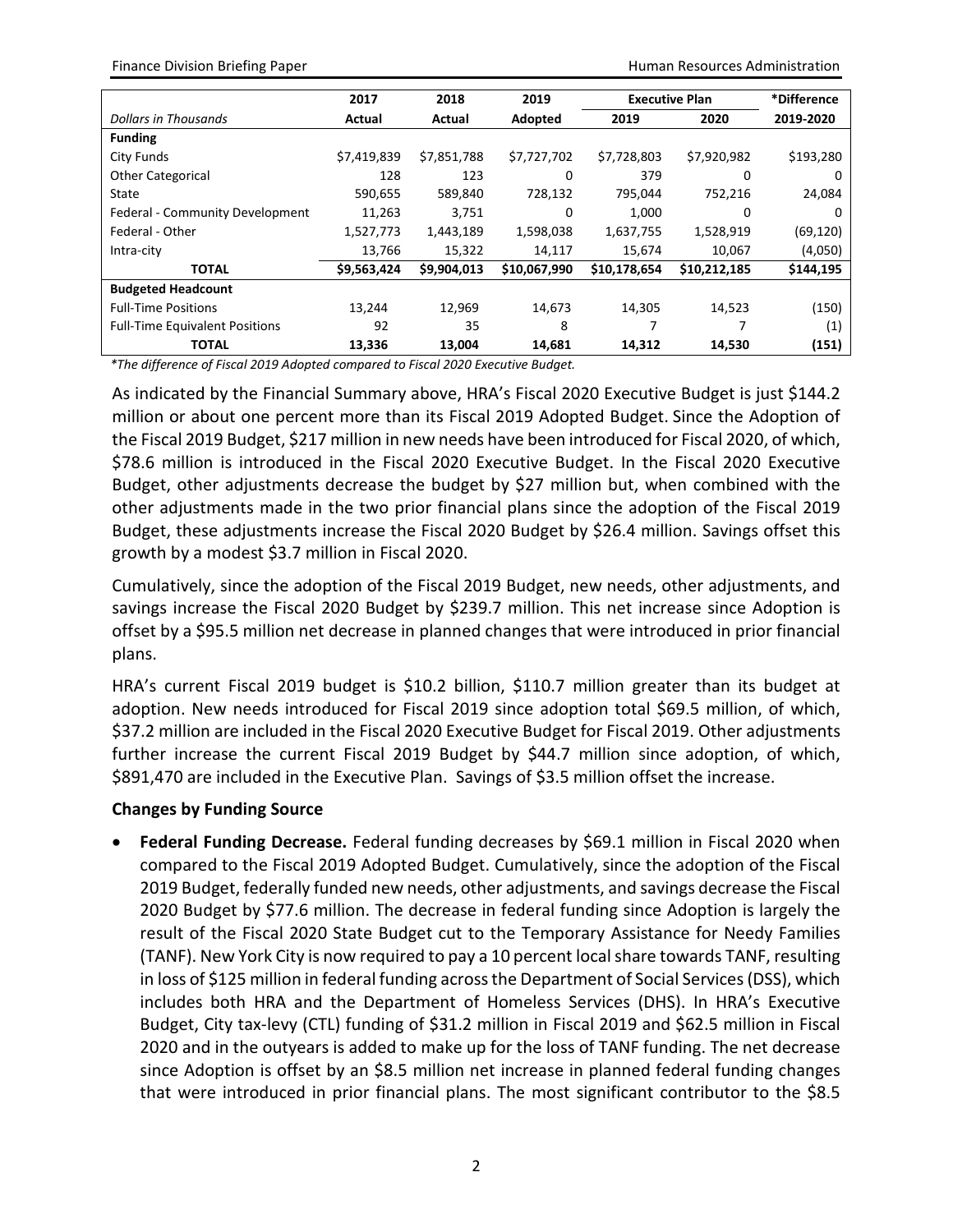million in planned federal funding increases is from a new need of \$8.1 million for access to counsel in housing court introduced in the Fiscal 2018 Executive Plan.

- **State Funding Increase.** State funding increases by \$24.1 million in Fiscal 2020 when compared to the Fiscal 2019 Adopted Budget. Cumulatively, since the adoption of the Fiscal 2019 Budget, State-funded new needs, other adjustments, and savings increase the Fiscal 2020 Budget by \$16.2 million. This increase since Adoption is largely due to State funding other adjustments for collective bargaining agreements introduced in the November 2018 Plan of \$4.9 million and in the Fiscal 2020 Preliminary Plan of \$607,950, an other adjustment of \$4.3 million introduced in the Fiscal 2020 Preliminary Plan to transfer single room occupancy contracts from DHS to HRA, and new needs added in the Fiscal 2020 Executive Budget of \$5.5 million for HRA technology upgrades. In addition to these increases since Adoption, there are \$7.9 million in planned State funding changes that were introduced in prior financial plans. The scheduled State funding increase from prior plans is primarily from a new need of \$6.3 million introduced in the Fiscal 2017 Preliminary Plan for End the Epidemic and other adjustments introduced in the Fiscal 2018 Adopted Plan of \$454,705 for non-profit indirect rates and of \$580,000 for non-profit model budgets for Adult Protective Services.
- **City Funding Increase.** Fiscal 2020 CTL increases by \$193.3 million when compared to the Fiscal 2019 Adopted Budget. Cumulatively, since the adoption of the Fiscal 2019 Budget, CTL new needs, other adjustments, and savings increase the Fiscal 2020 Budget by \$305.1 million. The CTL increase since Adoption is comprised of significant increases in all three of the financial plans since Adoption. In the November 2019 Plan, CTL new needs were introduced for the expansion of anti-eviction legal services of \$11.5 million, the expansion of prevention services and the rebranding of the Mayor's Office to Combat Domestic Violence as the Office to End Domestic and Gender-Based Violence of \$4.5 million, and for Thrive NYC outreach staff of \$1 million. In addition, there were other adjustments for collective bargaining agreements of \$18.6 million. In the Fiscal 2020 Preliminary Plan, CTL new needs were introduced for the next phase of the rollout of Fair Fares of \$106 million, to increase HIV and AIDS Services (HASA) scatter site housing rates to 2016 fair market value of \$11 million, for implicit bias mitigation training for all DSS employees of \$2.3 million, and to fund mental health screening training for staff in the Thrive: Jobs Plus initiative at New York City Housing Authority (NYCHA) of \$680,000. In addition, there were other adjustments for collective bargaining agreements of \$9.1 million. In the Fiscal 2020 Executive Plan, CTL new needs introduced are \$35 million for Cash Assistance, State rental subsidy re-estimates, and End the Epidemic, \$26 million for DHS and HRA IT upgrades, and \$40 million for State-mandated changes in Cash Assistance and TANF that shift funding from the State to the City. The increase since Adoption is offset by a \$111.8 million net decrease in cumulative planned CTL changes that were introduced in prior financial plans.

#### **Significant Programmatic Changes**

• **HIV and AIDS Services.** The Fiscal 2020 Budget for HASA increases by \$15.2 million when compared to the Fiscal 2019 Adopted Budget primarily due to a HASA scatter site housing rate increase introduced in the Fiscal 2020 Preliminary Budget totaling \$11.5 million for Fiscal 2020.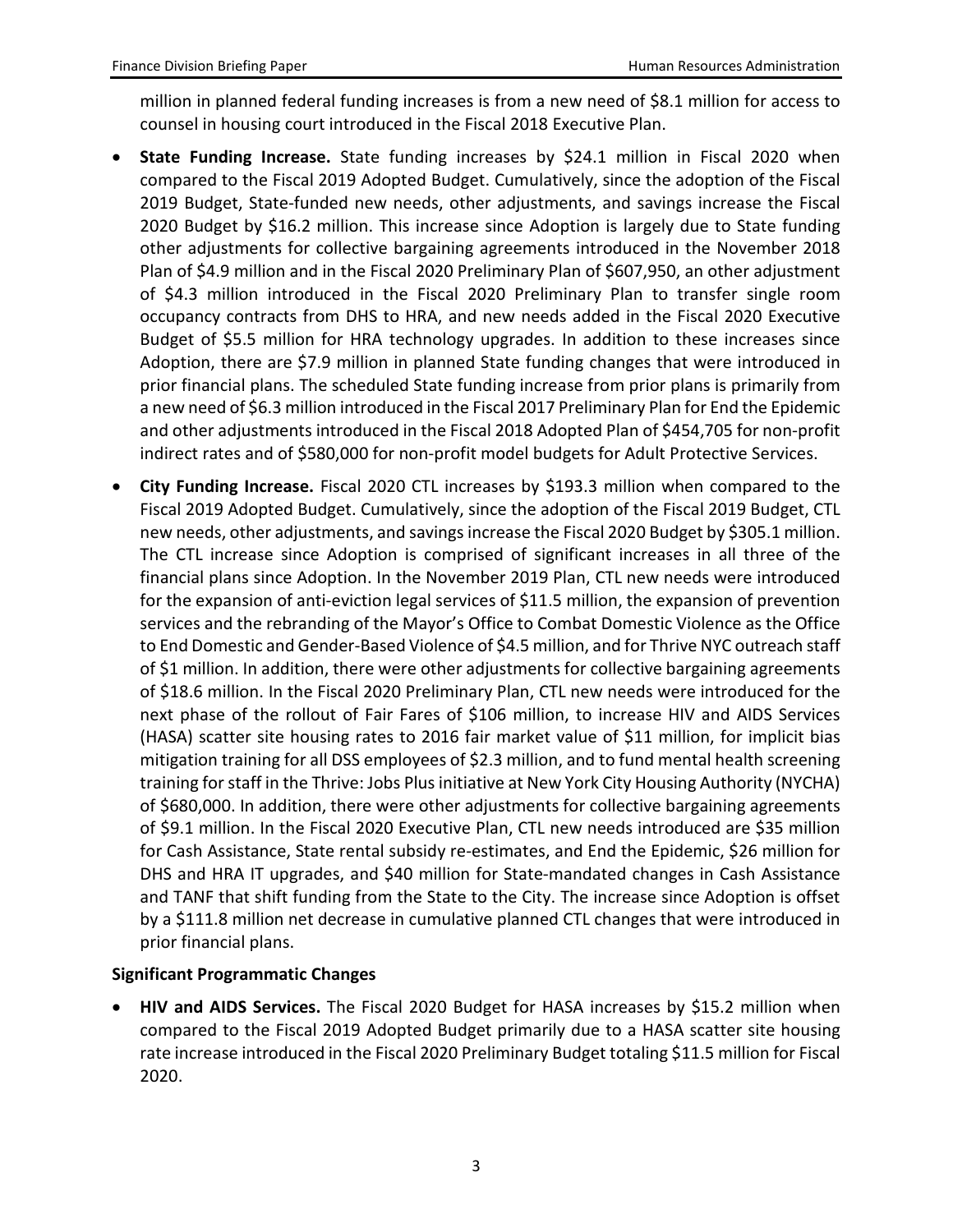- **Public Assistance Grants.** In Fiscal 2020, Public Assistance Grants spending increases by \$45.9 million when compared to the Fiscal 2019 Adopted Budget. This increase is largely due to new needs introduced in the Fiscal 2020 Executive Budget for Cash Assistance and rental subsidy re-estimates, IT upgrades, and leases.
- **Information Technology.** In Fiscal 2020, Information Technology spending increases by \$45.3 million when compared to the Fiscal 2019 Adopted Budget are largely a result of new needs included in the Fiscal 2020 Executive Budget for upgrades to IT systems for HRA and DHS.
- **Public Assistance Support Grants.** In Fiscal 2020, Public Assistance Support Grants spending decreases by \$20.2 million when compared to the Fiscal 2019 Adopted Budget. Key contributors to this net decrease included in the Fiscal 2020 Executive Budget include a \$4.1 million inter-city transfer from HRA to DOHMH for GetCoveredNYC and an HRA payment of \$38.2 million in Fiscal 2020 to NYCHA for work relating to NYCHA apartments for homeless client placements.
- **General Administration.** In Fiscal 2020, General Administration spending increases by \$16 million when compared to the Fiscal 2019 Adopted Budget. Key contributors to this net increase include \$2.3 million for the implicit bias mitigation training program, \$3.8 million for collective bargaining agreements, \$600,000 for the Thrive Jobs Plus initiative, and \$552,050 for the Home-Stat staff realignment with DHS, all introduced in the Fiscal 2020 Preliminary Budget. This is in addition to increased funding for General Administration introduced in the November 2018 Financial Plan, which included \$1.3 million for domestic and gender-based violence prevention services and rebranding of the office, \$1 million for Thrive NYC, and \$9.7 million for collective bargaining agreements.

#### New in the Executive Plan

HRA's Fiscal 2020 Executive Plan introduces \$37.2 million in Fiscal 2019, \$78.6 million in Fiscal 2020, \$41.2 million in Fiscal 2021, and \$42.2 million in Fiscal 2022 and Fiscal 2023 in new needs. No new needs were included for items the Council called for in the Fiscal 2020 Preliminary Budget Response.

#### **New Needs**

- **State Budget TANF Reduction.** The enacted State budget requires the City to cover 10 percent of the Family Assistance portion of the TANF block grant, which is estimated to be a \$125 million annual loss in State TANF funding to NYC annually. This funding stream impacts both HRA and DHS, and primarily supports Cash Assistance and homeless shelters. The Fiscal 2020 Executive Budget fully backfills this State funding gap for both HRA and DHS. HRA's share of the TANF cut to the City is \$31.2 million in Fiscal 2019 and \$62.5 million in Fiscal 2020.
- **Cash Assistance and Rental Subsidy Re-estimate.** The Executive Plan includes \$40 million in CTL for Fiscal 2019 and \$75 million in Fiscal 2020 and in the outyears for Cash Assistance and a rental subsidy re-estimate. The additional City funds will partly support an increase in the cost of the Safety Net Assistance program. While the number of people overall in Cash Assistance programs has been declining, there has been an increase in the amount of time clients spend on Cash Assistance. This has shifted much of the caseload from the largely federally funded Family Assistance program, which has a 60-month time limit, to the Safety Net Assistance Program, which is funded 71 percent by the City and 29 percent by the State.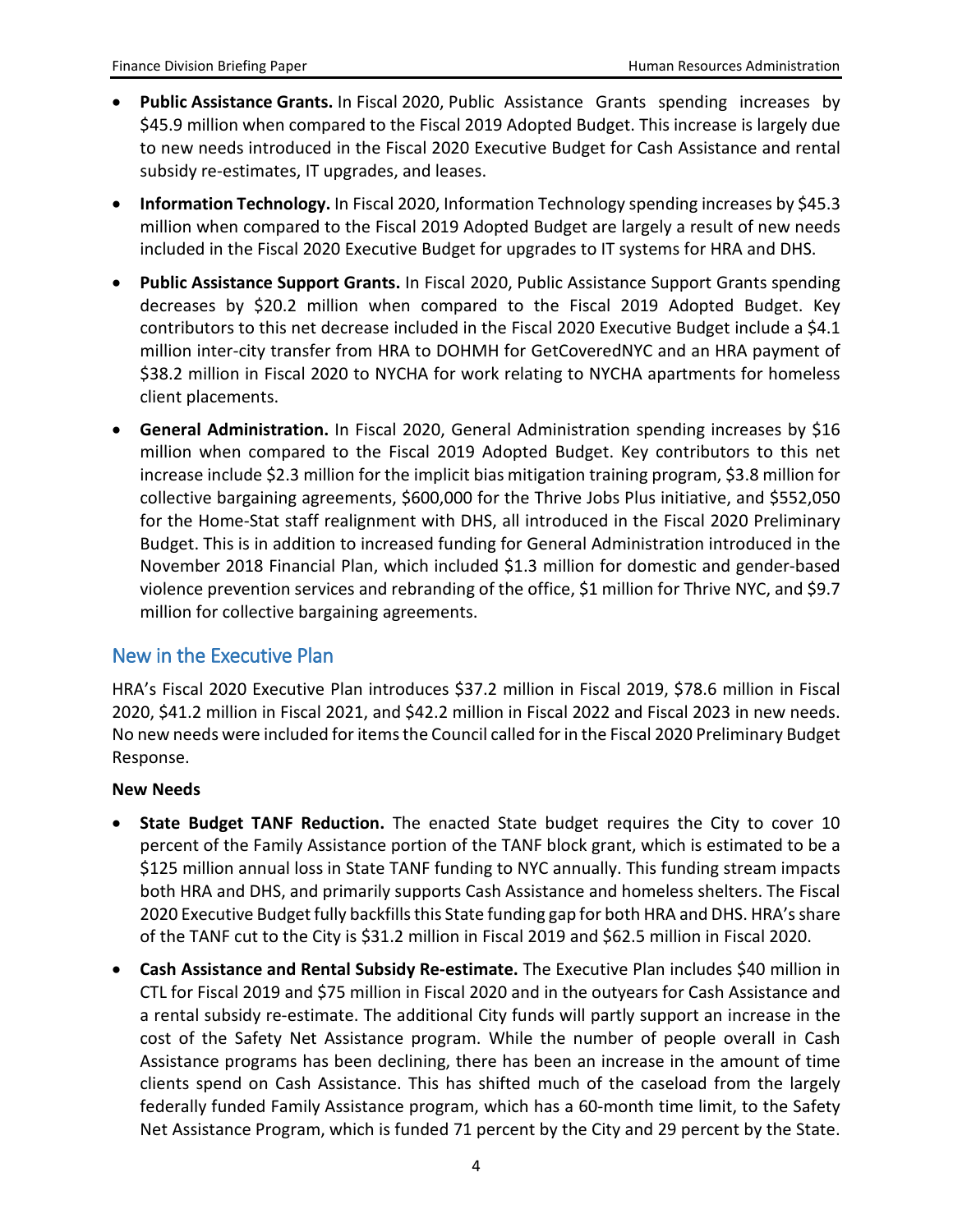Other contributors to this increase include additional funding for the initiative to End the Epidemic, which provides enhanced benefits for people with asymptomatic HIV, higher rent levels, as mandated by the State, for the FHEPS program, larger rental assistance caseload and higher rental subsidy costs, and an increase in City-funded one-shot payments for rental arears. When taking non-CTL funding sources into account, the net new need for Fiscal 2019 is zero and the net new need for Fiscal 2020 and in the outyears is \$35 million.

- **Technology Systems Upgrades.** Overall, DSS is working on several major technology projects that relate to the ongoing integration of DHS and HRA. These initiatives will overhaul existing platforms and rollout new ones in Fiscal 2020.
	- o **DHS IT.** DHS plans are underway for a massive upgrade to the Client Assistance and Rehousing Enterprise System (CARES), a software application that the agency uses to help manage shelter client information. New needs totaling \$12.5 million in Fiscal 2019 and \$13.5 million in Fiscal 2020, are added for DHS projects in the HRA Executive Budget. Costs relating to DHS technology upgrades are added to both the DHS and HRA budgets in the Executive Plan, as some of the related contracts reside in each agency. The upgrades are expected to be fully completed by the end of Fiscal 2020. After which, the ongoing maintenance related to the DHS upgrades will be supported by HRA, utilizing the existing IT budget and staff.
	- o **HRA IT.** New needs of \$24.4 million in Fiscal 2019 and Fiscal 2020 are added in the Executive Plan for HRA IT upgrades. Key technology upgrades encompassed in this initiative for HRA include: a landlord management system to administer electronic rental payments, upgrades to the WeCare case management system, a new release of the ACCESS HRA online benefits system, and back office program improvements. As indicated above, it is anticipated that ongoing maintenance will be covered by HRA's existing IT budget and staff. After HRA completes an internal assessment, the agency will add any additional money into the budget needed for this maintenance in a future plan and baseline it for the outyears.
- **Leases.** HRA manages a large lease portfolio, encompassing approximately 50 leases, for back-office space and client-service centers. These leases are revisited and revised regularly to reflect increases in underlying costs, such as taxes and utilities. New needs totaling \$2.9 million in Fiscal 2020, \$4.2 million in Fiscal 2021, and \$5.3 million in Fiscal 2022 and Fiscal 2023 are added to cover the increased costs for leases.
- **IDNYC.** In the Executive Plan \$2.4 million is added for Fiscal 2020 and in the outyears to fund anticipated card renewals and outreach to potential new applicants for IDNYC. There are currently approximately 1.3 million cardholders. A large number of renewals are anticipated to be issued in 2020 when cards issued in the first year of the program will expire.
- **Civic Engagement Commission.** A new need of \$300,000 in CTL is added in Fiscal 2019 to provide poll interpretation services for the Primary Election that will be held on June 25, 2019. For future elections, contracted providers will administer this service and the funding flows through the budget of the Department of Information Technology and Telecommunications where money is added for Fiscal 2020 and in the outyears in the Fiscal 2020 Executive Plan.
- **Democracy NYC.** The Executive Plan adds \$370,000 in CTL, with an associated headcount of six, in Fiscal 2020 and in the outyears for additional public engagement staff to focus on voter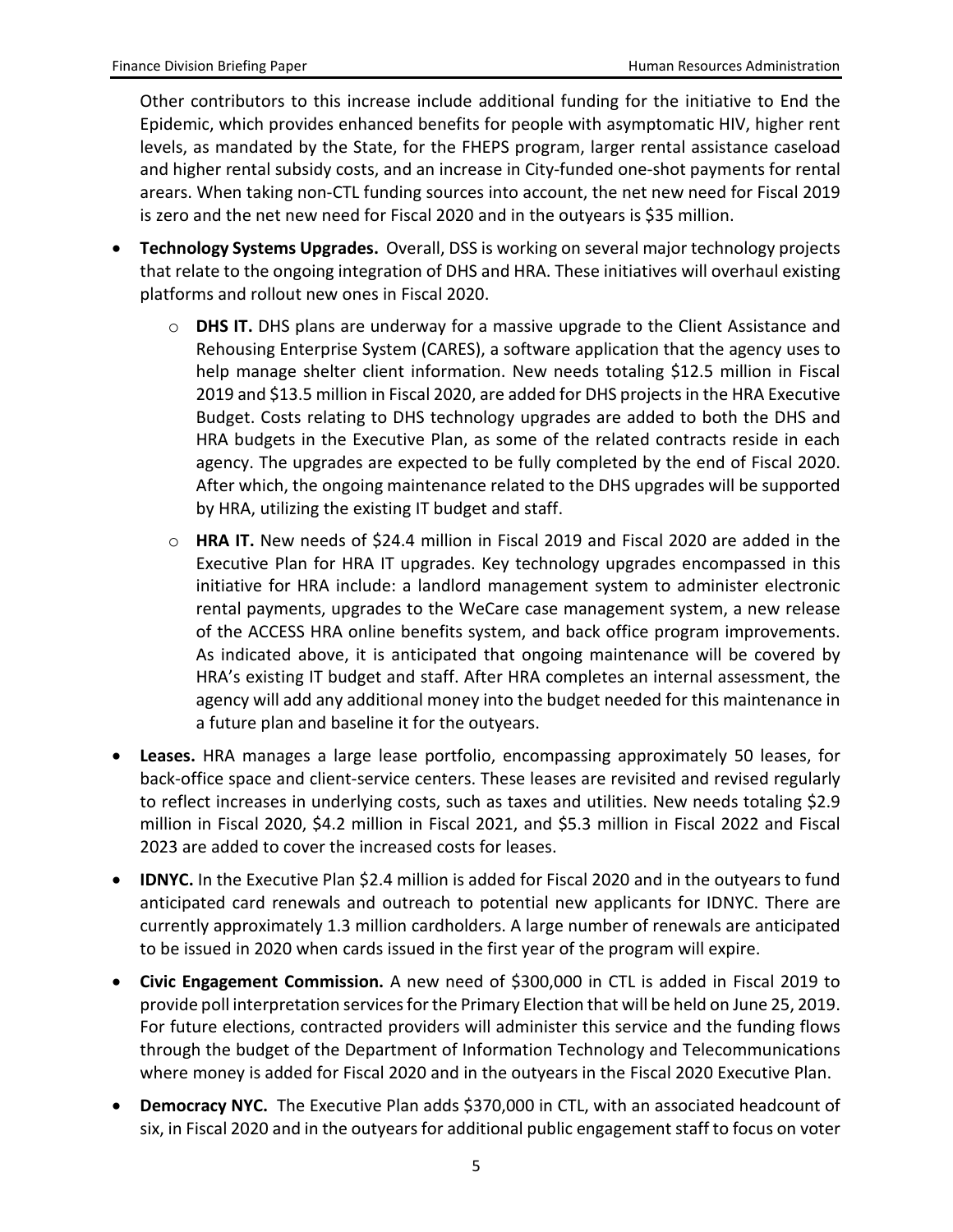engagement and polling outreach. The six positions include a director and five borough coordinators.

#### **Savings Programs**

- **Prior Year Revenue.** In the Executive Plan, HRA recognizes \$20.3 million in State and federal revenue for Fiscal 2019 relating to the agency's reconciliation with the State on several prior years of TANF funding amounts.
- **Domestic Violence Shelter.** A savings of \$1.7 million in Fiscal 2020 and \$3.3 million in Fiscal 2021 and in the outyears is included in the Executive Plan. Additionally, there is a headcount reduction of 10 positions included in Fiscal 2020 and 20 positions in Fiscal 2021 and in the outyears. This is due to the planned conversion of operations of the last city-operated Domestic Violence shelter to a contracted provider, which is estimated to begin by the middle of Fiscal 2020. All other Domestic Violence housing is currently administered through provider contracts and HRA decided it would be more efficient to convert the last cityoperated facility as well. Services will continue to be administered in the same location by a contracted provider who will be selected through the RFP process. There is no anticipated change in the number of beds available or the number of clients served. All City staff working at the facility will be given the option to either stay at HRA, and be repurposed to another program area, or continue working at the shelter under the provider contract.
- **Supplemental Security Income (SSI) Eligibility for Cash Assistance Recipients.** The Executive Plan recognizes a savings of \$400,000 in Fiscal 2020, \$700,000 in Fiscal 2021, \$1 million in Fiscal 2022, and \$1.3 million in Fiscal 2023. This is due to the continuation of a successful pilot program, which was previously privately-funded but is now being continued by the City, to assist elderly, non-citizen, City-funded public assistance clients to become naturalized and enroll in federally-funded public assistance programs, including SSI. This program has the capacity to serve approximately 350 clients annually.
- **Revenue Maximization.** In the Executive Plan, HRA recognizes a savings of \$1 million in City funding in Fiscal 2019 and in the outyears. This savings relates to an Emergency Solutions Grant for homeless prevention services administered to single adults. This adjustment brings HRA up to the maximum amount the agency can claim. The net savings amount is zero when taking into account the additional federal revenue.
- **Headcount Elimination Savings.** In the Fiscal 2020 Executive Plan, HRA recognizes City savings of \$628,000 for Fiscal 2019 and \$94,500 for Fiscal 2020 and in the outyears. There is also an accompanying reduction in State funds for Fiscal 2019 of \$224,869, federal funds for Fiscal 2019 of \$417,581, and State funds for Fiscal 2020 and in the outyears of \$220,500. The City also eliminates 379 vacant positions for Fiscal 2019 and 107 positions for Fiscal 2020 and in the outyears. These positions are spread across the agency's various program areas. None of the baselined vacancy reductions are front-line staff; all are in administrative support roles.
- **Public Engagement Unit Savings.** In the Executive Plan HRA recognizes a savings of \$500,000 in Fiscal 2019 and in the outyears relating to media and other small underspending amounts in the Public Engagement Unit's budget.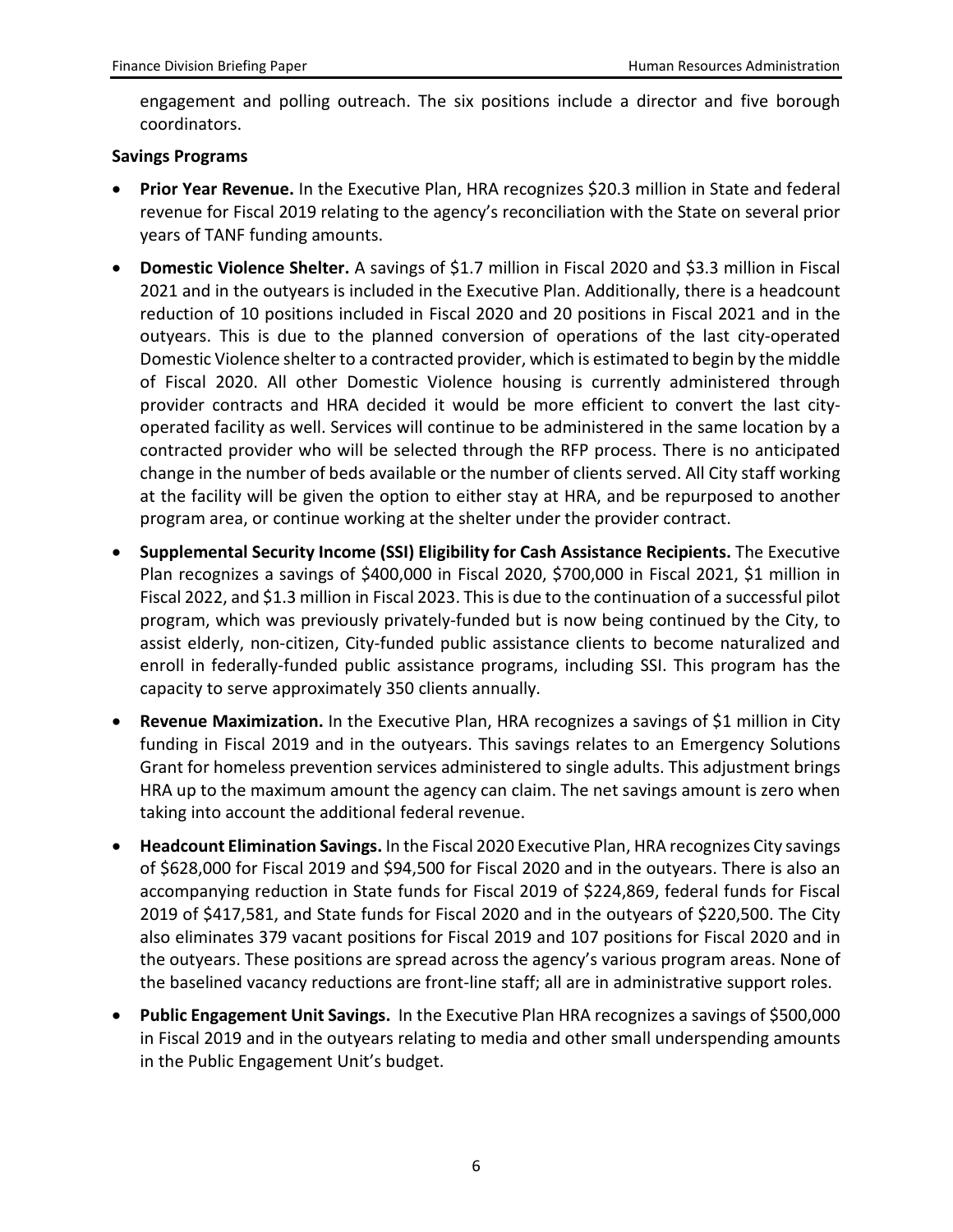- **IDNYC Savings.** A savings of \$384,000 in Fiscal 2019 and in the outyears is included in the Executive Plan. These are administrative savings on technology services, maintenance, and licensing, all of which were utilized at lower amounts than initially anticipated.
- **End Gender-Based Violence Streamlining.** A savings of \$1.1 million in Fiscal 2019 and \$231,979 in Fiscal 2020 and in the outyears is included in the Executive Plan for the Mayor's Office to End Gender-Based Violence (ENDGBV). This savings is partly attributable to a shift in program implementation caused by a delay in contract rollouts from Fiscal 2019 to Fiscal 2020. There is also an elimination of four positions in Fiscal 2020 and in the outyears. These positions are either currently vacant or expected to be vacant in the next fiscal year. Recently, the November 2018 Plan added \$4.5 million and a headcount of 16 in Fiscal 2019 and in the outyears for ENDGBV. None of the positions eliminated in the current plan are the ones that were added in the November Plan.
- **End Gender-Based Violence Thrive Efficiencies.** A savings of \$238,610 in Fiscal 2019 and in the outyears, with an accompanying headcount reduction of six, is included in the Executive Plan. This savings and headcount reduction is to right-size the outreach component of the Healthy Relationship Training Academy.
- **Office of Economic Opportunity Efficiencies.** A savings of \$297,000 in Fiscal 2019 is included in the Executive Plan. The Mayor's Office for Economic Opportunity (OEO) is baselined in the City's miscellaneous budget and amounts are moved to the respective agencies impacted in each Executive Plan. This savings amount relates to efficiencies in evaluations. The savings in the outyears are in the miscellaneous budget.

#### **Significant Other Adjustments**

- **Intra-city Funding.** The Executive Plan reflects several transfers and payments between HRA and other agencies. The most significant ones are detailed below.
	- o DHS utilizes HRA's ongoing contracts with agencies that provide temporary employees, as needed, to meet their fluctuating workflow demands. In the current plan DHS transfers \$2.9 million to HRA for Fiscal 2019 to cover the agency's temporary employee expenditures.
	- o HRA transfers \$4.1 million to DOHMH in Fiscal 2020 and in the outyears for the GetCoveredNYC program, which provides health insurance outreach and enrollment services.
	- o DOHMH and the Department of Housing Preservation and Development pay a combined \$1.5 million in Fiscal 2019, \$6.6 million in Fiscal 2020, \$7.7 million in Fiscal 2021, and \$7.8 million in the outyears for supportive housing contracts that are managed by DOHMH but funded by HRA for HASA and other types of clients.
	- o HRA transfers \$28.1 million in Fiscal 2019 and \$38.2 million in Fiscal 2020 and in the outyears to NYCHA for work relating to inspecting, rehabilitating, and fixing NYCHA apartments for homeless client placements. This work was previously done by HRA but will now be administered by NYCHA going forward.
- **Enhanced Space Management and Lease Adjustments.** As part of a Citywide Savings Program, the City looked across leases held at all agencies and determined if and where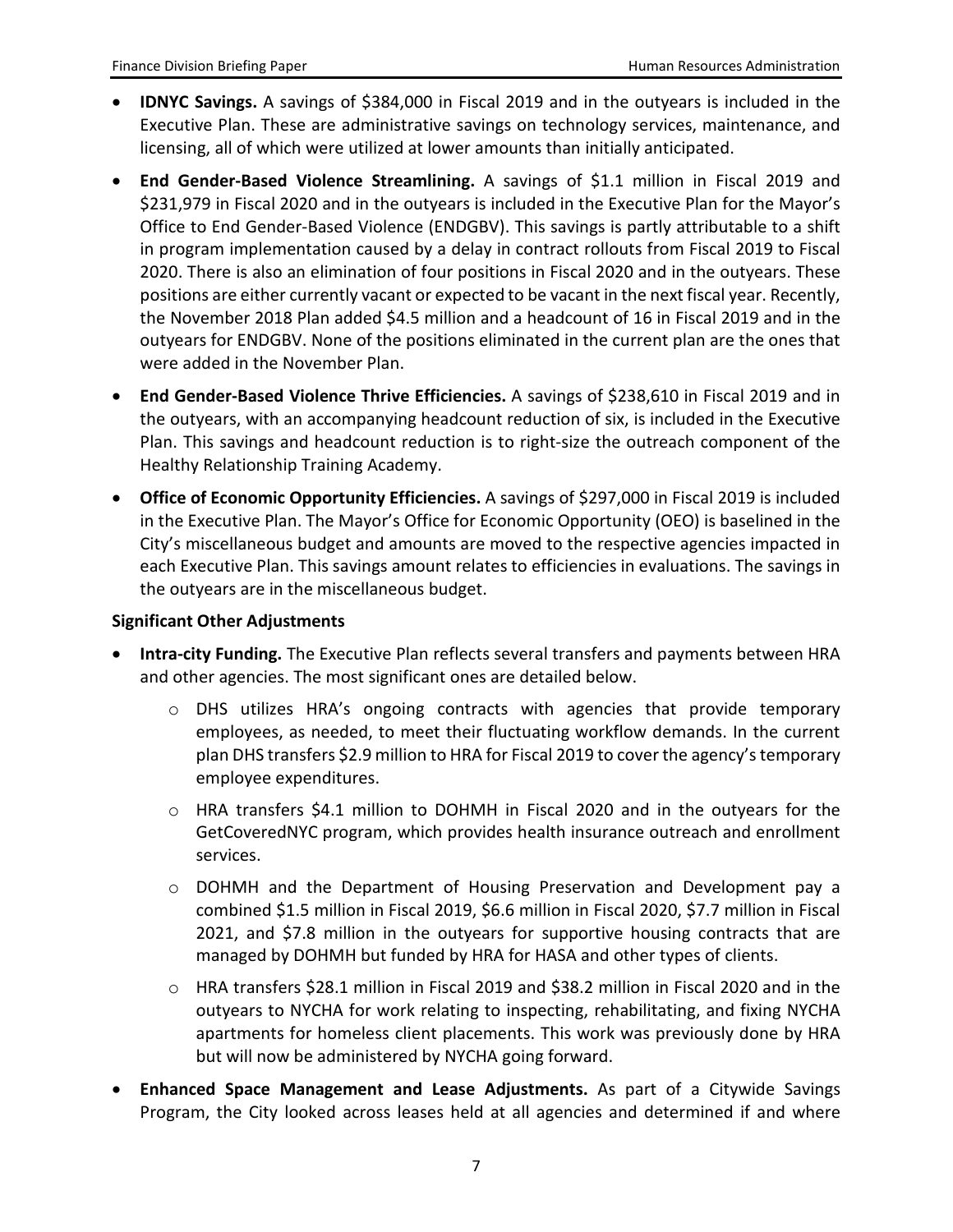improvements could be made to the overall contracting and lease management process. Additionally, after reassessing the current level of office space needs within the agency, HRA adjusted lease contracts accordingly to reflect both the updated need for space and any small additional payments required. In the Fiscal 2020 Executive Plan, for both efforts combined, HRA realizes savings amount of \$4.6 million in Fiscal 2020 and an increase in funding of \$4.5 million in Fiscal 2021 and in the outyears.

- **Solutions to End Homelessness Program Contracts.** Six contracts relating to housing services that were previously administered by the State were transferred to the City. The Executive Plan adds \$2.3 million in Fiscal 2019. Once HRA has fully assessed the scope of this program, the agency will add the additional funding needed in the outyears to the budget.
- **Home Energy Assistance Program (HEAP).** The Executive Plan reflects the inflow of \$2.6 million in federal funding for HEAP to assist low-income City residents with heating and cooling costs. This federal grant is calculated and added annually in each Executive Plan.
- **Office of Economic Opportunity Adjustments.** OEO uses evidence and innovation to reduce poverty and increase equity. Its work includes analyzing existing anti-poverty approaches, developing new interventions, facilitating the sharing of data across City agencies, and rigorously assessing the impact of key initiatives. As previously noted, OEO is baselined in the City's miscellaneous budget and amounts are moved to the respective agencies impacted in each Executive Plan. The Fiscal 2020 Executive Plan reflects \$133,000 in savings to HRA in Fiscal 2019 and adds \$10.8 million in Fiscal 2020 to support evaluations, the Work Progress Program, and for capacity-building within the Action NYC program. Additionally, the Executive Plan reflects \$80,000 in savings to HRA in Fiscal 2019, adds \$1.6 million in Fiscal 2020, and adds \$2.1 million in the outyears to support evaluations and the Jobs Plus program that are part of the Young Men's Initiative.

#### Budget Issues

The following section details issues and concerns as it pertains HRA's Executive Budget.

#### **Fiscal 2020 Preliminary Budget Response**

In the Fiscal 2020 Preliminary Budget Response (the full response can be found at: https://council.nyc.gov/budget/wp-content/uploads/sites/54/2019/04/Fiscal-2020-Preliminary-Budget-Response FINAL-1.pdf), the Council called upon the Administration to fund several programs in HRA in its Fiscal 2020 Preliminary Budget Response. The following budget risk was identified as part of the Fiscal 2020 Preliminary Budget Response and has been addressed in the Executive Budget.

• **State Budget Impact – TANF.** The State enacted budget created a 10 percent City share for the Family Assistance portion of the TANF block grant, which equates to a loss of \$125 million in State TANF funding each year to the City. This funding stream primarily supports Cash Assistance, a mandated program, and homeless shelters. In the Fiscal 2020 Executive Budget, rather than subjecting HRA to the difficult task of identifying programmatic funding shifts in order to fill this budget gap, the Administration completely fills the funding gap.

The Council's response to the Mayor's Fiscal 2020 Preliminary Budget included numerous savings proposals for HRA**,** the following were partially included in the Fiscal 2020 Executive Budget.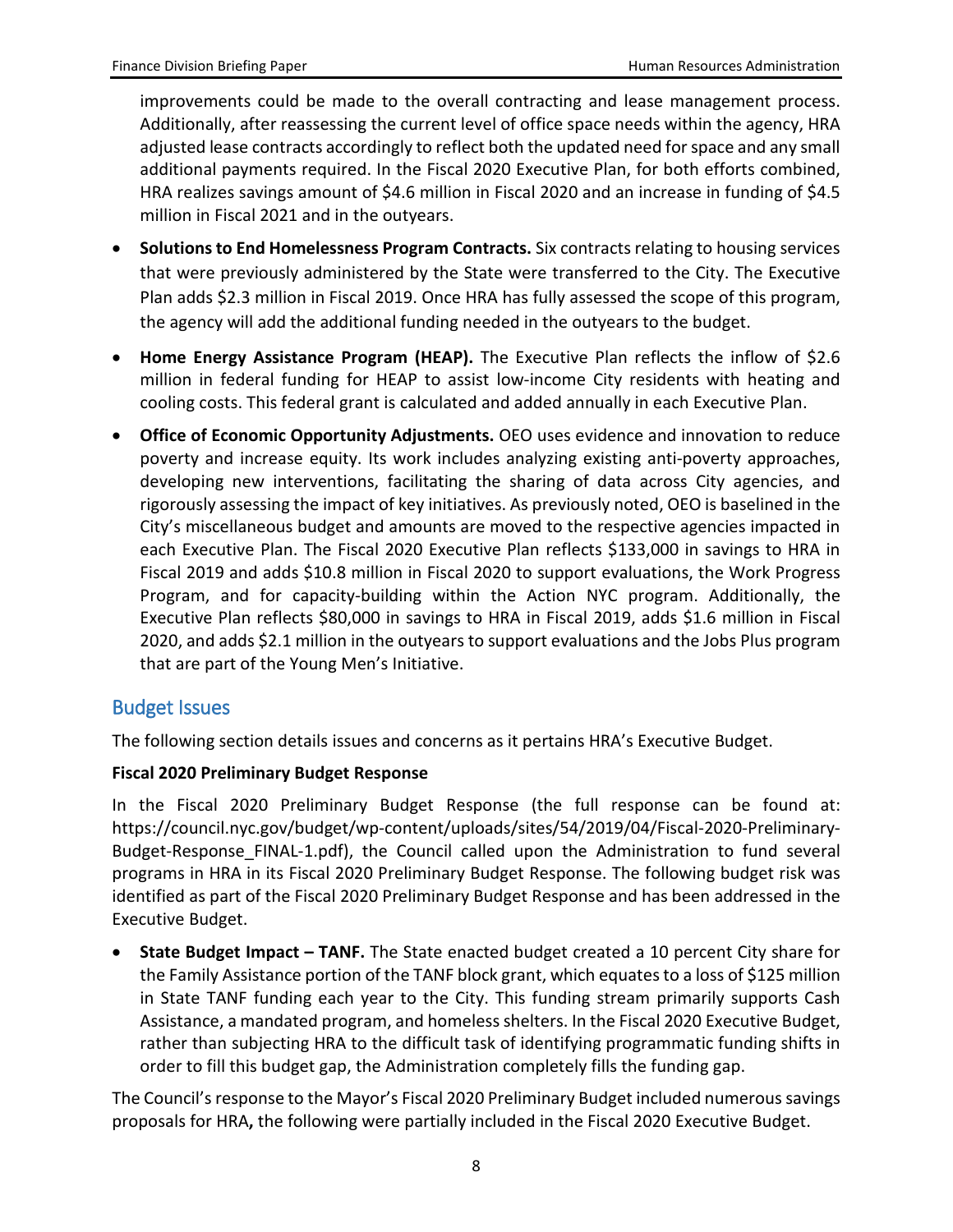- **Recognize Additional Personal Services (PS) Accrual Savings.** The Council recommended that the Administration recognize \$22.2 million in PS accruals for HRA. As previously discussed in the Fiscal 2020 Executive Budget, the City eliminates 379 vacant positions for Fiscal 2019, which has an associated savings amount of \$1.3 million, and 107 positions for Fiscal 2020 and in the outyears, which has an associated savings amount of \$315,000. None of the baselined vacancy reductions are front-line staff, all are in administrative support roles.
- **Recognize Additional State and Federal Revenue.** The Council called on the Administration to recognize \$80 million in additional reimbursements in the Fiscal 2020 Executive Plan. As detailed above, HRA recognizes \$20.3 million in State and federal revenue for Fiscal 2019 relating to a reconciliation with the State on several prior years of TANF funding amounts.

In the Fiscal 2020 Preliminary Budget, the Council called for the following items, which were not included as part of the Fiscal 2020 Executive Budget.

- **Right-size HRA's Public Assistance Savings.** While the Council called for a reduction in the Public Assistance budget, the Fiscal 2020 Executive Budget increases funding because Cash Assistance clients are receiving benefits for longer periods of time under the predominantly City-funded program, although the overall caseload is decreasing.
- **Improve Client Services at HRA Centers.** In order to decrease wait times, improve the quality of services administered, and improve clients' experience, the Council called upon HRA to hire an additional 100 eligibility specialists at a cost of \$6.3 million.
- **Support Climate Refugees.** The Council called upon the Administration to utilize existing resources to provide support services to climate refugees that migrate to New York City.

In addition, the following reporting and budget structure issues included in the Fiscal 2020 Preliminary Budget Response have largely not been addressed in HRA's Executive Budget.

- **Budget Transparency.** The Council detailed 25 specific recommendations relating to HRA's U/As in the Fiscal 2020 Preliminary Budget Response. In the Fiscal 2020 Executive Budget, the Administration added just three personal services (PS) U/As that will be implemented in Fiscal 2020 and three OTPS U/As that will be implemented in Fiscal 2021. While this will provide more additional budget transparency, it does not fully meet the Council's request.
- **Reporting Transparency.** The Council called on the Administration to add reporting metrics to the Preliminary Mayor's Management Report (PMMR), the Mayor's Management Report (MMR), and/or the agency's website relating to Rental Assistance Programs, Medicaid Homecare Services, Supplemental Nutrition Assistance Program, Employment Services, and the Emergency Food Assistance Program.

The following budget risks were identified as part of the Fiscal 2020 Preliminary Budget Report that have largely not been addressed in the Executive Budget. For further details, please refer to the Fiscal 2020 Preliminary Budget Report for HRA at: https://council.nyc.gov/budget/wpcontent/uploads/sites/54/2019/03/069-HRA2020.pdf.

• **Prioritize Affordable Permanent Housing.** The Council advocated to reprioritize funding budgeted to shelter homeless individuals and families and designate it towards long-term housing solutions. Only a small amount was added to the budget to support rental subsidies, as detailed previously, and this was based on State requirements and re-estimates.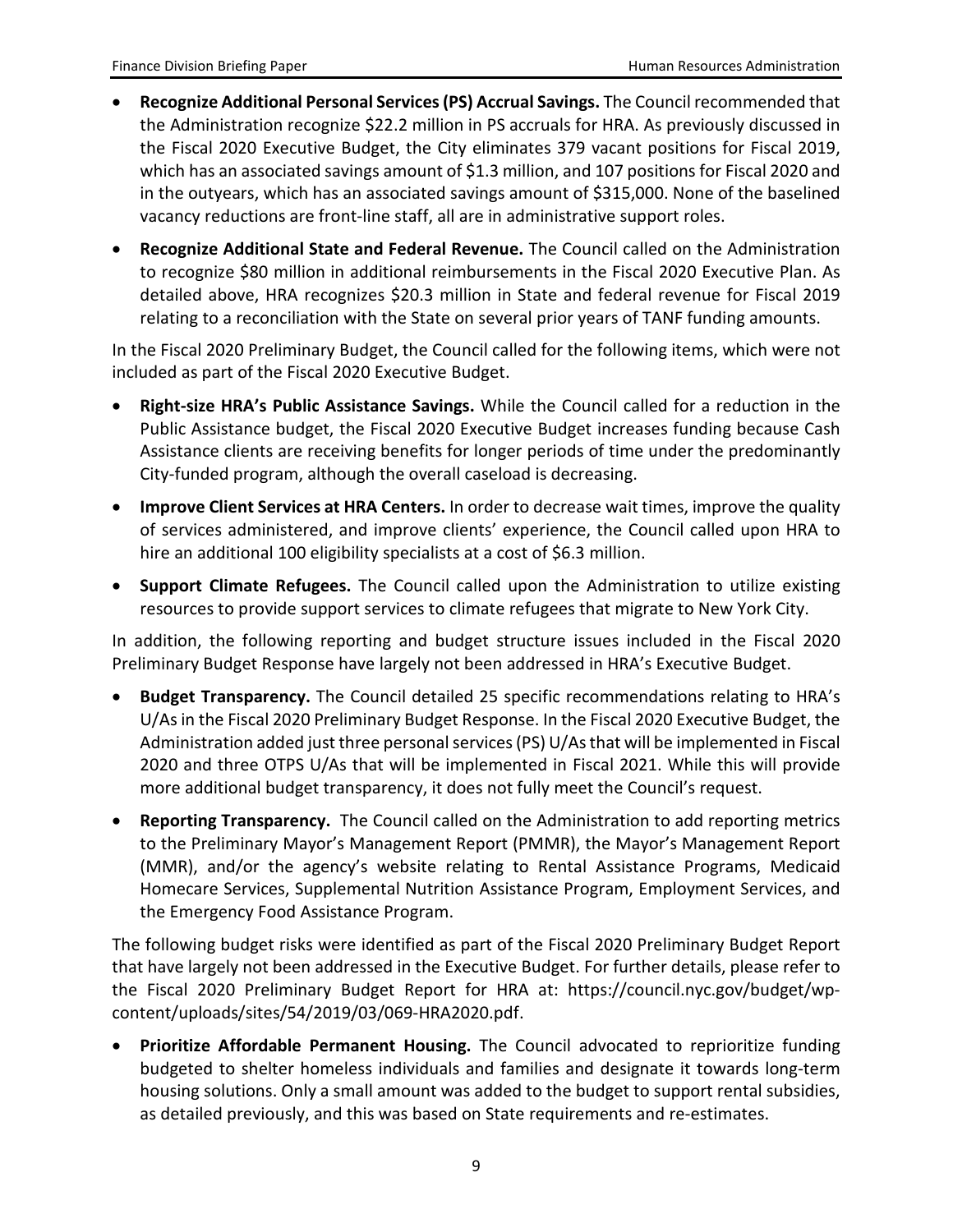- **Rental Voucher Amounts, Payments, and Discrimination.** The Council advocated to change rental vouchers to be more closely linked to fair market rent, to ensure payments are made more expeditiously, and to support additional education for both landlords and voucher holders regarding source of income discrimination. Funding was added in the HRA budget for technology upgrades, one of which is a new landlord management system to administer electronic rental payments.
- **Aftercare and Support Services.** The Council advocated for additional funding for support services to curb homelessness such as employment services, social workers for children, preventative services administered outside of crisis-mode, housing specialists, primary medical care, and community-based services.
- **Threats to the Supplemental Nutrition Assistance Program.** The Council advocated strongly for the Administration to oppose the punitive federal restrictions and cuts that have been proposed to SNAP eligibility, and to monitor the capacity of our City's emergency feeding network to meet the resulting growth in demand. While the City has publicly opposed the proposed Executive rule to increase work requirements for SNAP, as well as the even stricter recommendations in the President's budget proposal, nothing is included in the Fiscal 2020 Executive Plan to address increased demand on the City's emergency feeding network.

### Capital Program

HRA's capital program is presented in the Ten-Year Capital Strategy for Fiscal 2020-2029 (the Ten-Year Strategy), the Executive Capital Commitment Plan for Fiscal 2019-2023 (the Commitment Plan), and Fiscal 2020 Executive Capital Budget (the Capital Budget).

#### Ten-Year Capital Strategy Fiscal 2020-2029

The City's Ten-Year Strategy totals \$116.9 billion, which is \$27.3 billion larger than the \$89.6 billion Fiscal 2018-2028 Ten-Year Strategy. HRA's Ten-Year Capital Strategy totals \$275 million, or less than one percent of the City's total strategy. HRA's Ten-Year Strategy is broken down into four of categories: Data Processing Equipment, Social Services Buildings, Telecommunications Equipment, and Automotive Equipment.

As outlined in the Council's Fiscal 2020 Preliminary Budget Response, the Fiscal 2020-2029 Preliminary Ten-Year Capital Strategy (the Preliminary Ten-Year Strategy) presented by the Administration was not true to its name and fails to address planning in the outyears for many city agencies, including HRA.

- As was the case in the Preliminary Ten-Year Strategy, in the Ten-Year Strategy projects are frontloaded in the first year of the plan and may not reflect accurate budgeting or planning. While there is an increase of \$41.2 million for Data Processing and Equipment and an increase of \$34.6 million for Social Services Building, \$23.7 million came out of Fiscal 2019 since the Preliminary Ten-Year Strategy and was moved into the outyears. All new money added was put into the first two years of the Strategy and is therefore actually reflected in the Commitment Plan as detailed below.
- HRA's capital planning in the Ten-Year Strategy continues to be focused on near-term needs and is heavily frontloaded. The agency has not adequately planned for future capital needs beyond the first year of the Ten-Year Strategy and should revise it to better estimate the yearby-year capital needs of HRA.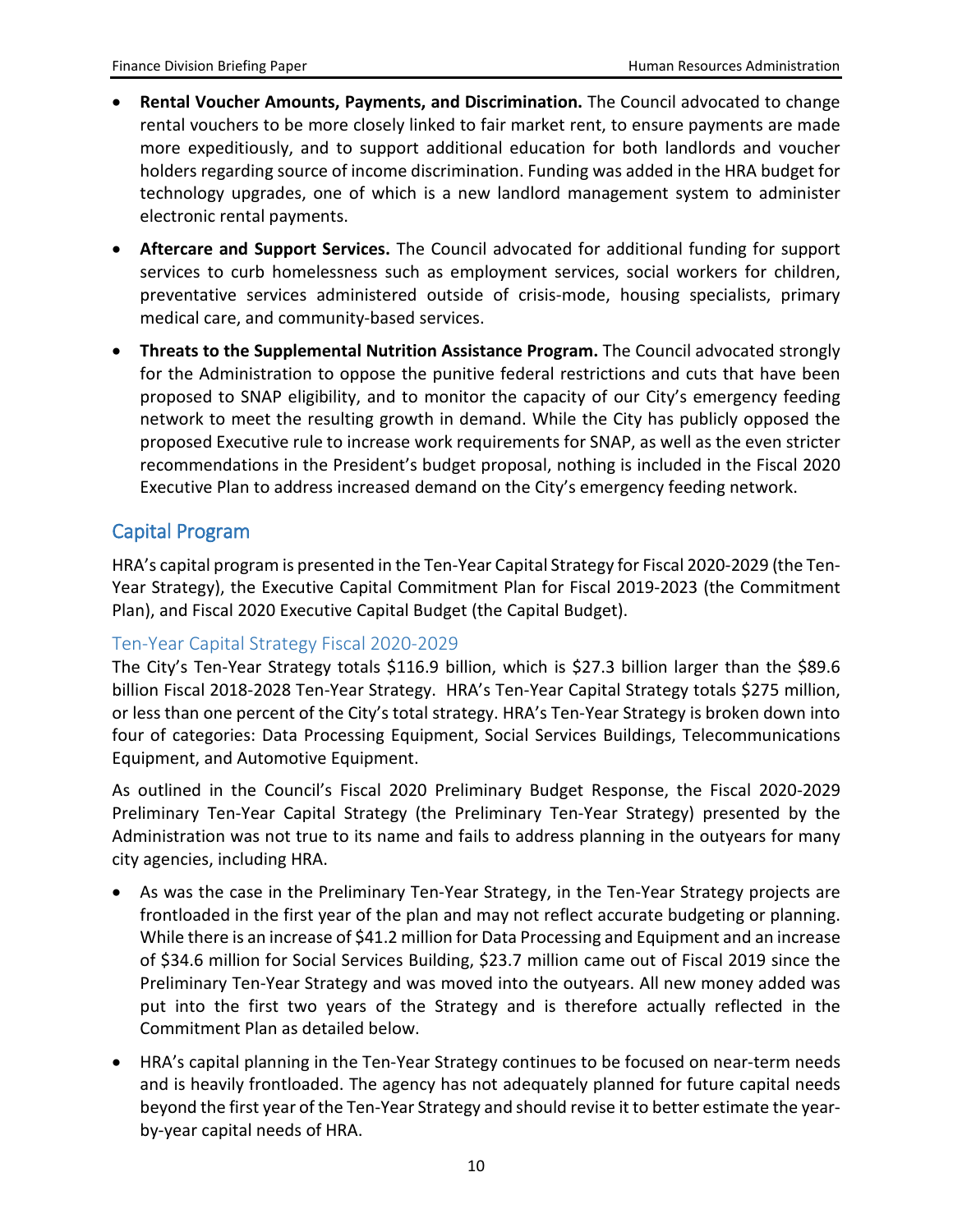

#### Fiscal 2020 Executive Capital Commitment Plan for Fiscal 2019-2023

HRA's Commitment Plan includes \$271.2 million in Fiscal 2019-2023, with \$150.4 million in Fiscal 2020. This represents less than one percent of the City's total \$86.2 billion Commitment Plan for 2019-2023. HRA's Commitment Plan increased by \$66.6 million, or 33 percent, when compared to the Preliminary Commitment Plan. This increase reflects HRA's attempt to more accurately budget for actual commitments, as shown by spending in Fiscal 2020. Twenty-three percent of HRA's Commitment Plan is in Fiscal 2019, 55 percent is in Fiscal 2020, and the remaining 22 percent is spread across Fiscal 2021, Fiscal 2022, and Fiscal 2023.



*Source: The Office of Management and Budget*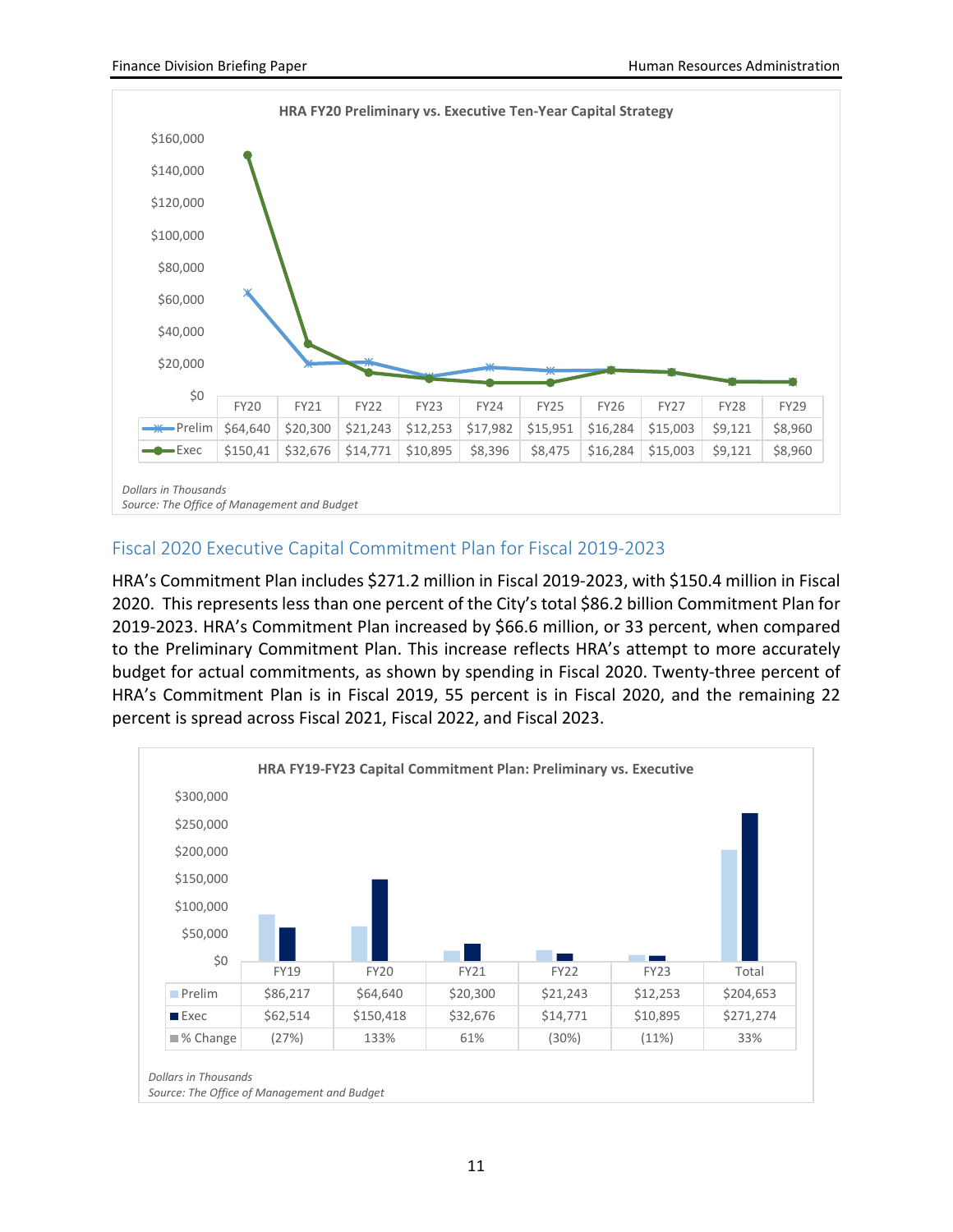#### Fiscal 2020 Executive Capital Commitment Plan Highlights

#### **Key Issues**

- In total, \$25.8 million is added for Computer Equipment. Notable projects include \$2.1 million for the capital component of the previously mentioned system to administer electronic payments to landlords and \$17.4 million for the Fair Fares online application system.
- In total, \$35.1 million is added to the Improvements to DSS operated buildings. Significant projects include: \$22.2 million for the Brownsville Community Center, \$6.7 million for 109 East 16th Street, and \$6 million for 132 West 125th Street.
- The remaining \$5.7 million that is added is distributed across 45 different budget lines for various other projects such as purchase of equipment for use by HRA, private branch exchange, and Borough President and Council-funded capital projects at community-based organizations that provide social services.

#### Fiscal 2020 Executive Capital Budget for Fiscal 2020-2023

The proposed Fiscal 2020 Capital Budget<sup>[1](#page-12-0)</sup> for HRA has changed minimally since the Preliminary Budget. The following graph shows the proposed Capital appropriations for Fiscal 2020 and projected appropriations through 2023. New appropriations introduced in the Fiscal 2020 Executive Budget total \$81.2 million, reappropriations total \$132.9 million, and combined they total \$214 million. The Capital Plan, discussed above, lays out the plan for spending capital resources in Fiscal 2020 and the outyears.



<span id="page-12-0"></span> $1$  The Capital Budget provides the required appropriations for Fiscal 2020 and planned appropriations for the subsequent three-year capital program. Appropriations represent the legal authority to spend capital dollars and are what the Council votes on at budget adoption.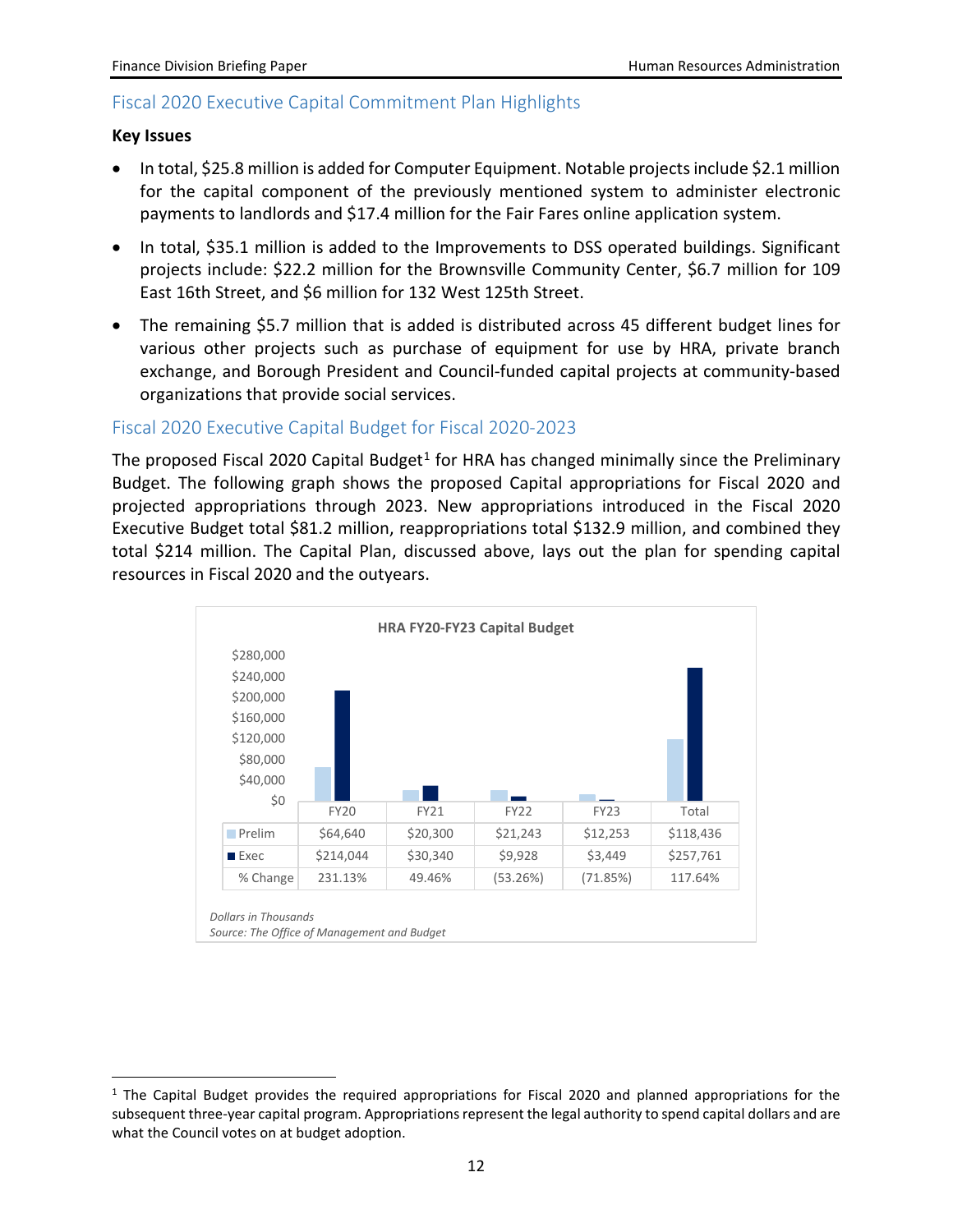## Appendix 1: Fiscal 2020 Budget Actions since Fiscal 2019 Adoption

|                                                                   | FY 2019     |                 |              | FY 2020     |                 |              |
|-------------------------------------------------------------------|-------------|-----------------|--------------|-------------|-----------------|--------------|
| <b>Dollars in Thousands</b>                                       | City        | <b>Non-City</b> | <b>Total</b> | City        | <b>Non-City</b> | <b>Total</b> |
| HRA Budget as of the Fiscal 2019<br><b>Adopted Budget</b>         | \$7,727,702 | \$2,340,287     | \$10,067,989 | \$7,615,875 | \$2,356,654     | \$9,972,529  |
| New Needs - November 2019 Plan                                    |             |                 |              |             |                 |              |
| <b>Anti-Eviction Legal Services</b>                               | \$11,500    | \$1,417         | \$12,917     | \$11,500    | \$1,417         | \$12,917     |
| Domestic and Gender-Based                                         | 4,500       | 0               | 4,500        | 4,500       | 0               | 4,500        |
| <b>Violence Prevention</b><br><b>Shelter Repairs</b>              | $\Omega$    | 1,000           | 1,000        | 0           | 0               | $\Omega$     |
| ThriveNYC                                                         |             | 0               |              |             | 0               |              |
|                                                                   | 1,000       |                 | 1,000        | 1,000       | \$1,417         | 1,000        |
| <b>Subtotal, New Needs</b><br><b>Other Adjustments - November</b> | \$17,000    | \$2,417         | \$19,417     | \$17,000    |                 | \$18,417     |
| <b>2019 Plan</b>                                                  |             |                 |              |             |                 |              |
| <b>Adult Literacy</b>                                             | \$730       | \$0             | \$730        | \$0         | \$0             | \$0          |
| Child Trauma Resp Team Eval                                       | $\Omega$    | 75              | 75           | 0           | 0               | 0            |
| City Service Corps (DSS)                                          | (28)        | 0               | (28)         | 0           | 0               | 0            |
| <b>Consumer Assistance Grant</b>                                  | $\Omega$    | 373             | 373          | 0           | 0               | $\Omega$     |
| <b>Collective Bargaining</b>                                      | 10,822      | 7,782           | 18,605       | 18,545      | 13,513          | 32,058       |
| <b>DCAS Funding Adjustment</b>                                    | (65)        | 0               | (65)         | (65)        | 0               | (65)         |
| <b>DV</b>                                                         | 0           | 773             | 773          | 0           | 773             | 773          |
| ESG & prevention council funds                                    | 0           | 1,000           | 1,000        | 0           | 0               | 0            |
| Fund the code                                                     | 0           | (0)             | (0)          | 0           | 0               | 0            |
| FY19 HRA MOU for HASA units                                       | 0           | 2,700           | 2,700        | 0           | 0               | 0            |
| FY19 Supervised Release Eval                                      | 0           | 118             | 118          | 0           | 0               | 0            |
| HEAP 38 admin funding                                             | $\mathbf 0$ | 649             | 649          | 0           | 0               | 0            |
| Homebase ESG Funding                                              | 0           | 1,949           | 1,949        | 0           | 0               | 0            |
| OCSS                                                              | 0           | 4,499           | 4,499        | 0           | 0               | 0            |
| Office of Economic Opportunity<br><b>Funding Adjustment</b>       | (100)       | 0               | (100)        | 0           | 0               | 0            |
| Revenue MOD for SSO CAPS                                          | 0           | 508             | 508          | 0           | 0               | 0            |
| Roll FY18 grant funds                                             | 0           | 436             | 436          | 0           | 0               | 0            |
| SNAP outreach funding                                             | $\Omega$    | 263             | 263          | 0           | 0               | $\Omega$     |
| Young Men's Initiative Funding                                    | (495)       | 0               | (495)        | (495)       | 0               | (495)        |
| Adjustment                                                        |             |                 |              |             |                 |              |
| <b>Subtotal, Other Adjustments</b>                                | \$10,865    | \$21,125        | \$31,990     | \$17,985    | \$14,287        | \$32,272     |
| <b>TOTAL, All Changes November</b><br><b>2019 Plan</b>            | \$27,865    | \$23,542        | \$51,407     | \$34,985    | \$15,704        | \$50,689     |
| HRA Budget as of the November<br><b>2019 Plan</b>                 | \$7,755,567 | \$2,363,829     | \$10,119,396 | \$7,650,860 | \$2,372,357     | \$10,023,217 |
| <b>New Needs - Preliminary 2020</b>                               |             |                 |              |             |                 |              |
| Plan                                                              |             |                 |              |             |                 |              |
| <b>Fair Fares</b>                                                 | \$0         | \$0             | \$0          | \$106,000   | \$0             | \$106,000    |
| <b>HASA Scatter Site Housing Rates</b>                            | 11,514      | 0               | 11,514       | 10,968      | 0               | 10,968       |
| <b>Implicit Bias Mitigation</b>                                   | 1,300       | 0               | 1,300        | 2,300       | 0               | 2,300        |
| Thrive: Jobs Plus                                                 | 0           | 0               | 0            | 680         | 0               | 680          |
| <b>Subtotal, New Needs</b>                                        | \$12,814    | \$0             | \$12,814     | \$119,948   | \$0             | \$119,948    |
| <b>Other Adjustments - Preliminary</b><br><b>2020 Plan</b>        |             |                 |              |             |                 |              |
| <b>City Council Member Items</b>                                  | \$267       | \$0             | \$267        | \$0         | \$0             | \$0          |
| Reallocation                                                      |             |                 |              |             |                 |              |
| <b>Collective Bargaining</b>                                      | 1,667       | (1,955)         | (288)        | 2,870       | 1,885           | 4,755        |
| <b>DSS Integration</b>                                            | (1, 340)    | 2,746           | 1,406        | 5,320       | 4,343           | 9,663        |
| EFSP Phase 35 funding                                             | 0           | 100             | 100          | 0           | 0               | 0            |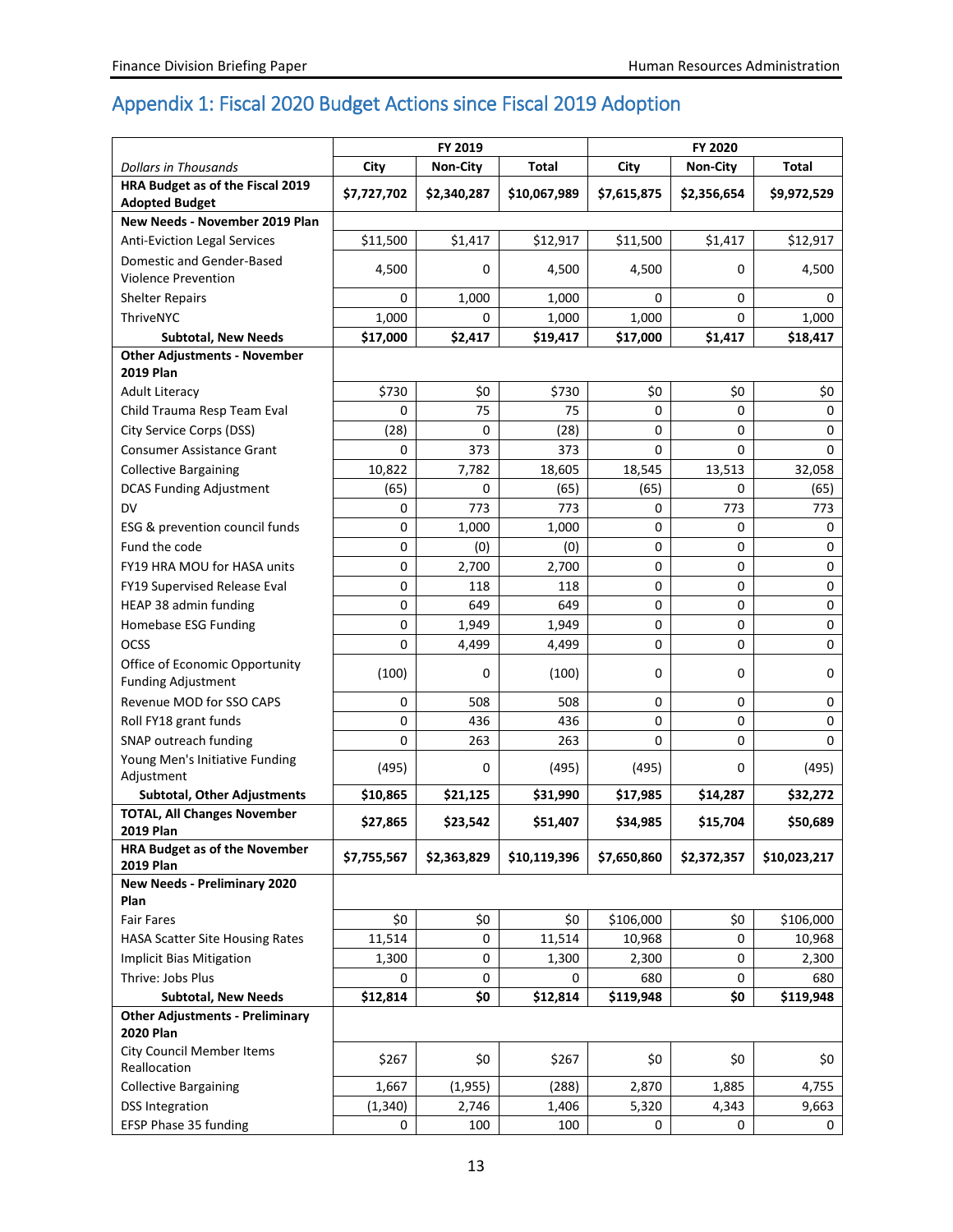|                                                                             | FY 2019         |                 |              | FY 2020     |                 |              |  |
|-----------------------------------------------------------------------------|-----------------|-----------------|--------------|-------------|-----------------|--------------|--|
| <b>Dollars in Thousands</b>                                                 | City            | <b>Non-City</b> | <b>Total</b> | City        | <b>Non-City</b> | <b>Total</b> |  |
| Fund the code                                                               | 0               | (4)             | (4)          | 0           | 0               | 0            |  |
| <b>FY19 ESG HMIS COC</b>                                                    | $\Omega$        | 2,060           | 2,060        | 0           | 0               | $\Omega$     |  |
| Home-Stat Staff Realignment                                                 | 230             | 0               | 230          | 552         | 0               | 552          |  |
| Lease Auditing                                                              | (37)            | (33)            | (70)         | $\Omega$    | 0               | $\Omega$     |  |
| Minimum Wage for Job Training                                               | 3,092           | 0               | 3,092        | 6,740       | 0               | 6,740        |  |
| Participants                                                                |                 |                 |              |             |                 |              |  |
| Office of Economic Opportunity                                              | (310)           | 0               | (310)        | 0           | 0               | 0            |  |
| <b>Funding Adjustment</b>                                                   |                 |                 |              |             |                 |              |  |
| Prior Year Revenue                                                          | (76, 149)       | 76,149          | 0            | $\Omega$    | 0               | 0            |  |
| <b>Rehousing Staff Realignment</b>                                          | (2,001)         | 0               | (2,001)      | (3,001)     | 0               | (3,001)      |  |
| <b>SPOS Grant</b>                                                           | 0               | 7,997           | 7,997        | $\Omega$    | 2,442           | 2,442        |  |
| <b>Staff Realignment</b>                                                    | (37)            | 0               | (37)         | (62)        | 0               | (62)         |  |
| Young Men's Initiative Funding                                              | (592)           | 0               | (592)        | 0           | 0               | $\Omega$     |  |
| Adjustment                                                                  |                 |                 |              |             |                 |              |  |
| <b>Subtotal, Other Adjustments</b><br><b>TOTAL, All Changes Preliminary</b> | (575, 210)      | \$87,060        | \$11,850     | \$12,418    | \$8,670         | \$21,088     |  |
| <b>2020 Plan</b>                                                            | (562,396)       | \$87,060        | \$24,664     | \$132,366   | \$8,670         | \$141,035    |  |
| HRA Budget as of the Preliminary                                            |                 |                 |              |             |                 |              |  |
| FY20 Plan                                                                   | \$7,693,171     | \$2,450,889     | \$10,144,060 | \$7,783,226 | \$2,381,027     | \$10,164,253 |  |
| New Needs - Executive 2020 Plan                                             |                 |                 |              |             |                 |              |  |
| Cash Assistance and Rental Subsidy                                          | \$40,000        | (\$40,000)      | \$0          | \$75,000    | (\$40,000)      | \$35,000     |  |
| Re-Estimate                                                                 |                 |                 |              |             |                 |              |  |
| Civic Engagement Commission                                                 | 300             | 0               | \$300        | 0           | 0               | \$0          |  |
| Democracy NYC                                                               | 0               | 0               | \$0          | 370         | 0               | \$370        |  |
| DHS IT                                                                      | 12,500          | 0               | \$12,500     | 13,500      | 0               | \$13,500     |  |
| <b>HRAIT</b>                                                                | 0               | 24,443          | \$24,443     | 12,500      | 11,943          | \$24,443     |  |
| <b>IDNYC</b>                                                                | 0               | 0               | \$0          | 2,400       | 0               | \$2,400      |  |
| Leases                                                                      | 0               | 0               | \$0          | 1,419       | 1,472           | \$2,892      |  |
| <b>State Budget TANF Reduction</b>                                          | 31,245          | (31, 245)       | \$0          | 62,491      | (62, 491)       | \$0          |  |
| <b>Subtotal, New Needs</b>                                                  | \$84,045        | ( \$46, 803)    | \$37,243     | \$167,680   | $($ \$89,076)   | \$78,604     |  |
| <b>Other Adjustments - Executive</b>                                        |                 |                 |              |             |                 |              |  |
| <b>2020 Plan</b>                                                            |                 |                 |              |             |                 |              |  |
| Agency Phone Plan Review<br><b>Balance of SSO CAPS</b>                      | \$0<br>$\Omega$ | \$0             | \$0          | ( \$149)    | \$0             | ( \$149)     |  |
|                                                                             |                 | 178             | \$178        | 0           | 0               | \$0          |  |
| City Service Corps (DSS)                                                    | (14)            | 0               | (514)        | 0           | 0               | \$0          |  |
| <b>Commuting Vehicles</b>                                                   | 0               | 0               | \$0          | (77)        | (63)            | (5139)       |  |
| DC37 L924 Laborers                                                          | 12              | $11\,$          | \$23         | 23          | 22              | \$45         |  |
| <b>DCAS Job Training Participant</b><br><b>Collective Bargaining</b>        | 14              | 0               | \$14         | 27          | 0               | \$27         |  |
| DFTA Legal Technical Adjustment                                             | 0               | (994)           | (5994)       | 0           | 0               | \$0          |  |
| DOHMH-PEU Funding Transfer                                                  | 500             | 0               | \$500        | 500         | 0               | \$500        |  |
| <b>Enhanced Space Management</b>                                            | 0               | 0               | \$0          | (9, 248)    | 0               | (59, 248)    |  |
| <b>Fleet Size</b>                                                           | 0               | 0               | \$0          | (2)         | (1)             | (53)         |  |
| Fund Code                                                                   | $\mathsf 0$     | 2,443           | \$2,443      | $\mathbf 0$ | 0               | \$0          |  |
| Fund Deficit in 9911                                                        | $\pmb{0}$       | 5,456           | \$5,456      | 0           | 0               | \$0          |  |
| Fund Deficit in 9935 and 9945                                               | 0               | 294             | \$294        | $\mathbf 0$ | 0               | \$0          |  |
| Fund the Code                                                               | 0               | 2,743           | \$2,743      | 0           | 600             | \$600        |  |
| Funding Deficit in 9923                                                     | 0               | 210             | \$210        | 0           | 0               | \$0          |  |
| FY19 IC Mod w HRA for Temps                                                 | 0               | 2,900           | \$2,900      | 0           | 0               | \$0          |  |
| HEAP 39 Admin Funding                                                       | 0               | 2,598           | \$2,598      | $\mathbf 0$ | 0               | \$0          |  |
| Heat, Light and Power                                                       | 352             | 355             | \$707        | (228)       | (230)           | (5458)       |  |
| <b>Heating Fuel Adjustment</b>                                              | (143)           | (145)           | (5288)       | 1           | 1               | \$3          |  |
| <b>HRA UBCJ Carpenters</b>                                                  | 10              | 10              | \$20         | 26          | 26              | \$52         |  |